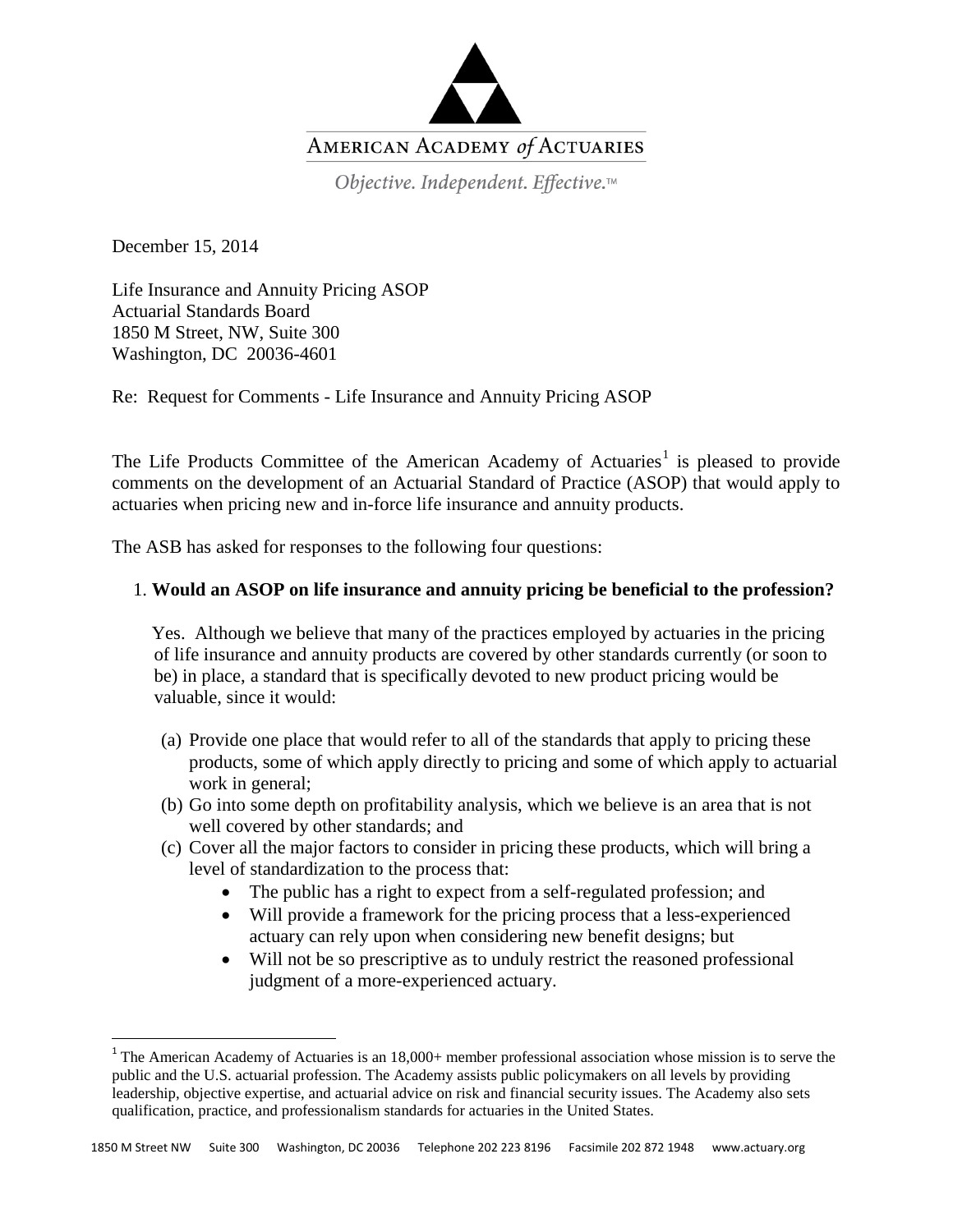Specific comments on Section 3 of the proposed ASOP ("Analysis of Issues and Recommended Practices") follow. A general suggestion applicable to all of the topics addressed in Section 3 is to distinguish carefully between what the actuary "should" do and what the actuary "should consider" doing (as these terms are defined in Section 2.1.a. of ASOP No. 1).

**a. Coverage and Product Features – would provide general guidance necessary prior to beginning the pricing exercise. An example of such guidance is, "the actuary should be aware of and take into consideration all pertinent coverages or benefits found in the insurance product being priced."**

**Comment:** We agree that general guidance on how to prepare for the pricing exercise is important. The pricing actuary should have a sufficient understanding of the benefits to be provided in the insurance contract being sold and all the other knowable risks being assumed by the insurer (such as market-based persistency and mortality) and their interaction with each other before beginning the pricing process. We therefore suggest that the example be changed to "the actuary should have a sufficient understanding of the coverages and other benefits of the insurance products being priced, the reasonably knowable risks assumed by the insurer, and the interaction of the benefits and risks, in order to take all such benefits and risks into consideration appropriately in the pricing process."

As with the other areas of guidance, we believe it is important not to be too specific and prescriptive.

**b. Developing the Model Framework – would provide guidance on establishing the model used in the pricing process. Examples of other items to be addressed in this section are the development of the pricing cells for which to price, model horizon, accounting basis, deterministic vs. stochastic, cost of capital, etc.**

**Comment:** We believe that the example is too prescriptive. The ASOP should refer to the new Modeling ASOP and go into additional detail (without being too prescriptive) only in areas not sufficiently covered by the Modeling ASOP for the purpose of pricing. For example, the ASOP should state that the model must be sufficiently robust to accommodate the product design and related risk elements properly, so that it can satisfactorily simulate the impact of the product on future company financial requirements and results under a range of scenarios and economic environments.

**c. Selecting and Using the Profitability Analysis Methodology – would provide the framework for selecting the methodology used to quantify the risk and return elements from the pricing model (internal rate of return, profit margin, return on assets, etc.).**

**Comment:** We believe this is an area that is not well covered by the other current standards and deserves attention here.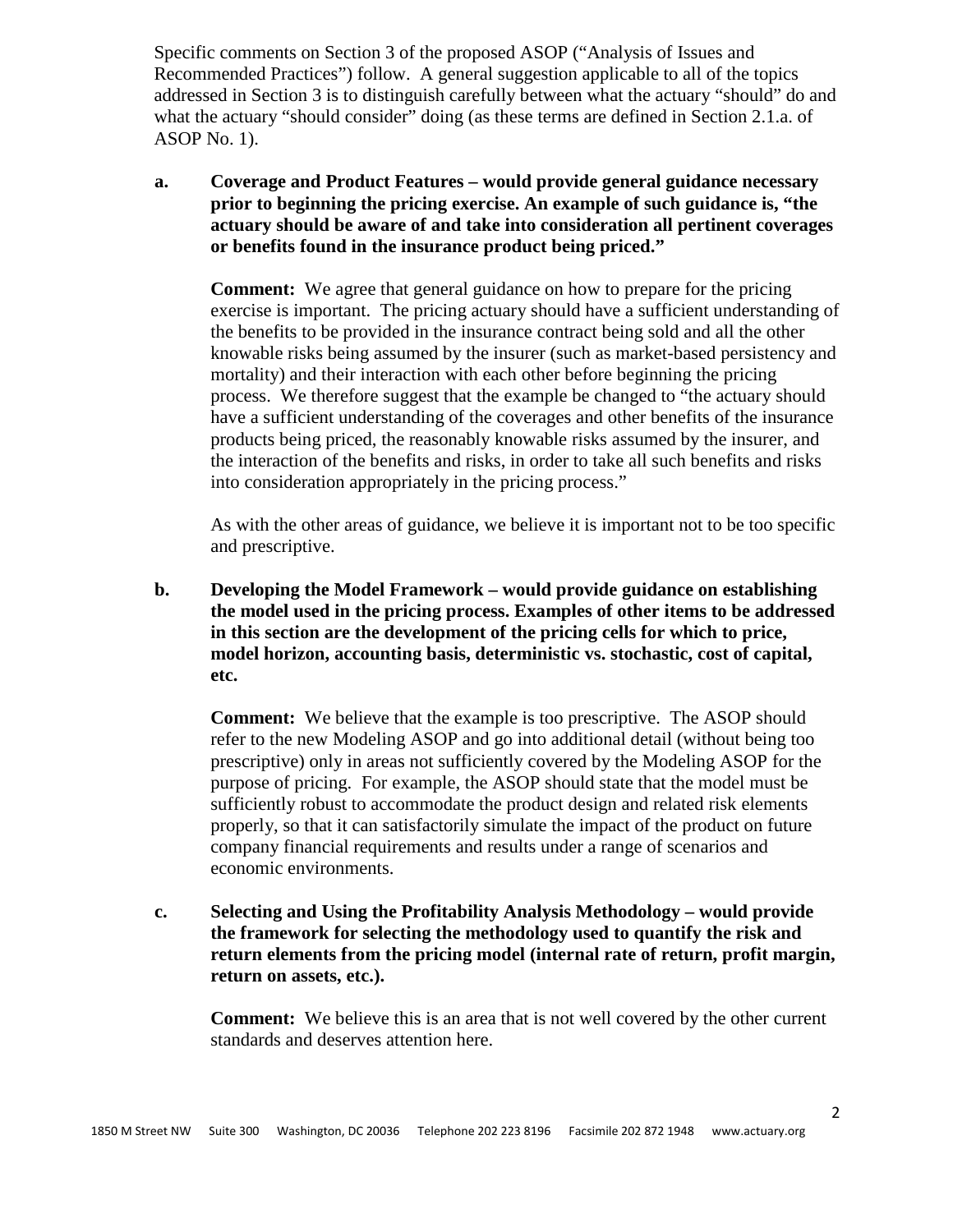We believe that guidance in selecting a Profitability Analysis Methodology is appropriate but that "methodology" should also allow for more than one methodology, since it may be appropriate for an actuary to consider different methodologies for different purposes.

Consistent with our prior comments, we believe that the guidance provided by the ASOP should be very broad in nature. The ASOP should not limit the actuary's choice of profitability analysis methodology(ies) to those in a prescribed list. Guidance should be limited to describing the basic characteristics of appropriate profitability methodologies, such as the need to reflect net cash flows, regulatory requirements, and the time value of money and to discussing in general any limitations on the ability to aggregate results (e.g., considering whether the profitability measure of the average of several cash flow streams equals the average of the separately-calculated profitability measures of the cash flow streams), etc.

Because of the generally mandatory nature of ASOPs, the provision of profitability or methodology checklists and the in-depth descriptions and comparisons of various methodologies, etc., might better be left to practice notes and other non-mandatory vehicles.

**d. Assumption Setting – would provide guidance for selecting assumptions. For example, whether and to what extent mortality improvement should be used, reflecting credibility in the assumptions, setting policyholder behavior in a new product design, etc.**

**Comment:** While we agree that guidance for selecting assumptions is important, we are concerned that the examples listed may be suggesting a level of inappropriate prescription in the ASOP. We are hopeful that the intention of the ASB in listing these examples is to require that the actuary *consider* including such type of assumptions in their pricing process, and *not to provide guidance or limitation on development of any assumptions*. We believe that it is beyond the scope of an ASOP to get into guidance on specific assumptions.

We believe that the detailed discussions about assumptions found in other ASOPs on reserves and pension funding are appropriate for those topics, since these are areas that relate to financial adequacy and, consequently, consistency of approach among actuaries is of value. However, we believe that, for a pricing ASOP, the treatment should be less mandatory in nature and use more discretionary language, such as "should consider."

In setting pricing assumptions for new products, the actuary should be required to consider the new Modeling ASOP, ASOP No. 23, *Data Quality*, and ASOP No. 25, *Credibility Procedures*, as applicable. To the extent that they are relevant to a given product design, ASOP No. 2, *Nonguaranteed Charges or Benefits for Life Insurance Policies and Annuity Contracts*, and ASOP No. 15, *Dividends for Individual Participating Life Insurance, Annuities, and Disability Insurance*, should be recognized. Any additional guidance provided in the pricing ASOP should be limited to guidance that only applies to life and annuity pricing. One area not covered by the cross-practice ASOPs mentioned above is the need to select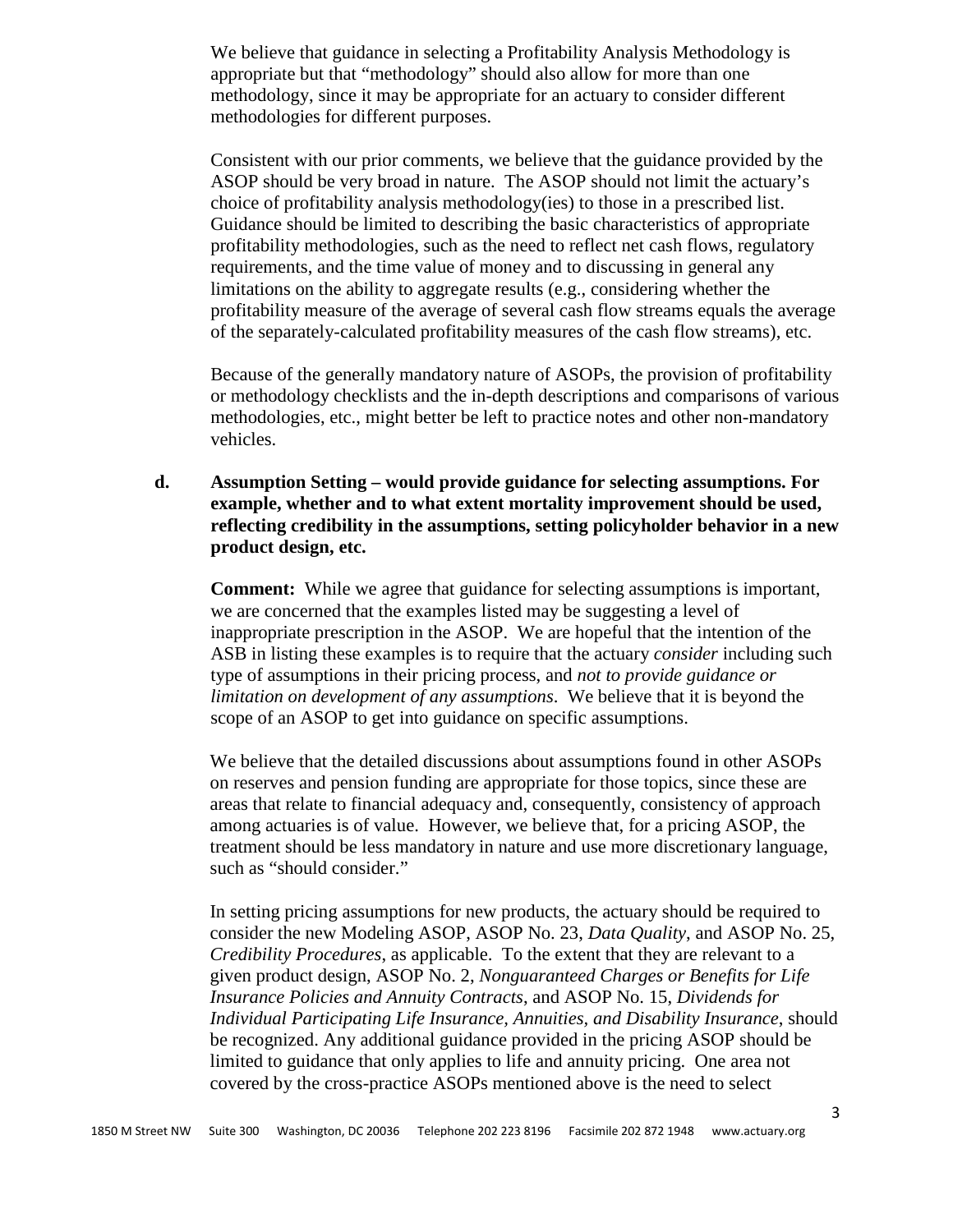assumptions in the context of specific product design and risks and how the product is marketed, distributed, and administered, giving careful consideration to assumptions for new and innovative products. After considering these ASOPs (and all other applicable ASOPs) and any considerations only applicable to life and annuity risks, the actuary should be required to use professional judgment in setting reasonable pricing assumptions.

### **e. Risk – would provide guidance in evaluating the risks associated with the product being priced in regard to contract guarantees and other elements of the contract.**

**Comment:** Guidance on doing a risk analysis would be similar to guidance on doing a sensitivity analysis (f). A risk analysis is an extreme sensitivity analysis that must address all significant risks. It also requires a discussion of and quantification of the impact of the risks and its mitigation, as well as the interrelationship of risks.

Most importantly, the risk impact should be documented under (i) and disclosed to appropriate management under (k).

# **f. Sensitivity Analysis – would provide guidance in performing sensitivity analysis of reasonable variations in assumptions prior to finalizing the assumptions and making a final pricing recommendation.**

**Comment:** We believe that sensitivity analysis guidance should require the actuary to consider performing more analysis for assumptions that have a significant impact on pricing results than for assumptions that have a less significant impact. That analysis should also consider the effect of changing one assumption on another.

**g. Controls – would provide guidance regarding the proper controls the actuary should have in place to ensure that the model and the pricing process work as intended. Controls should exist around the data used from administrative systems, experience studies, and within the pricing model.**

**Comment:** Documentation of those controls is important; however, the ASOP should not be prescriptive about the nature of the controls.

**h. Pricing Recommendation – would provide guidance in addressing issues faced when making a recommendation on the pricing of benefits or services offered. For example, whether past losses can be covered by future premium increases or whether one source of profit can be used to subsidize another.**

**Comment:** We believe that this section could be retitled "**Communication of Pricing Results,**" since a formal pricing recommendation is not part of the process at all companies.

In this section the ASOP should also cover the actuary's responsibility when communicating results of the pricing process to management, including any rate and product design recommendations. The communication should include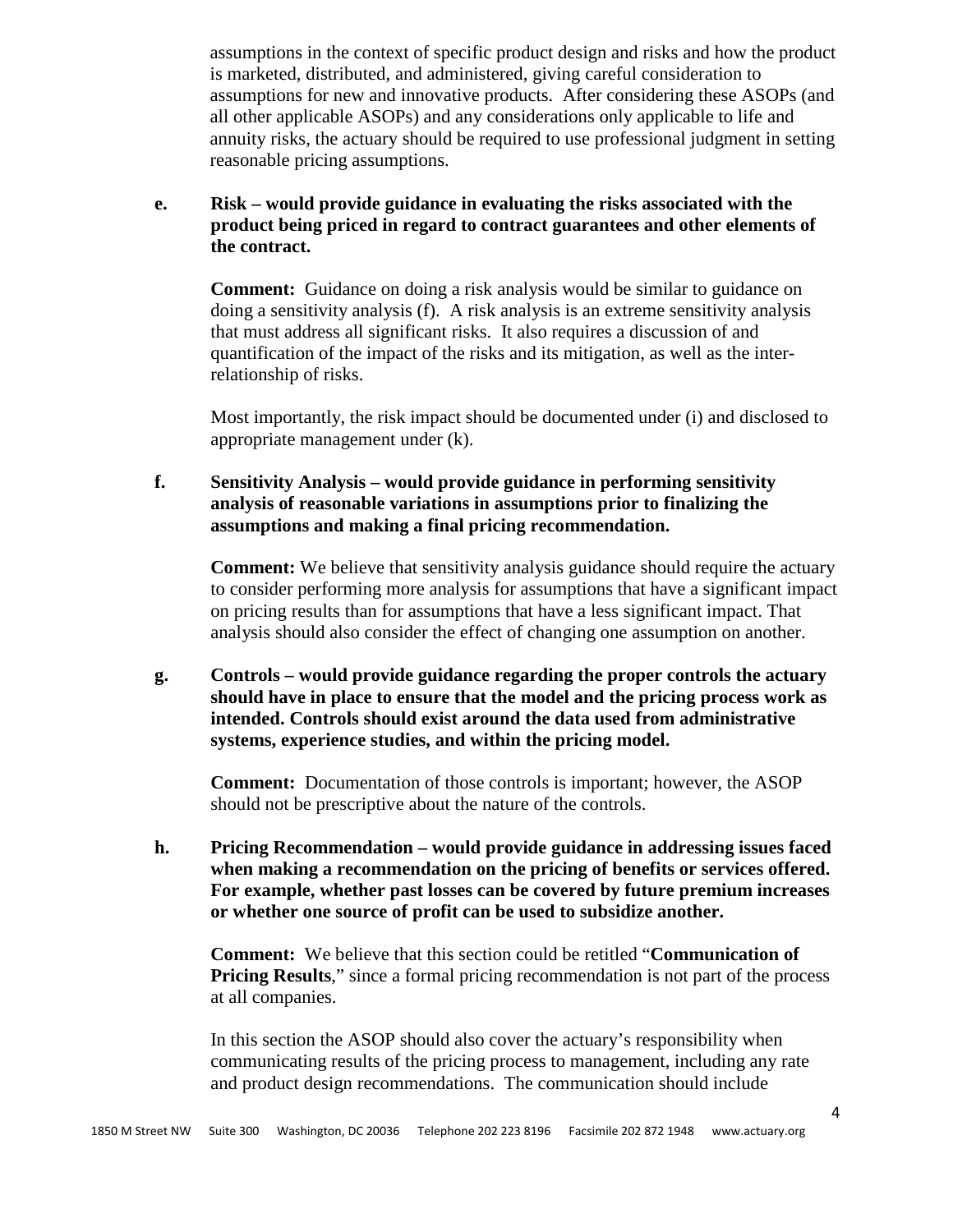sufficient information on the results of sensitivity testing that was done to convey the potential impact on the company's financial results if management ultimately chooses to make adjustments to the recommended rates or the product design.

On the examples, we believe that guidance on subjects such as recovering past losses, premium subsidies, and similar issues may be a matter of management (and not actuarial) judgment—and consequently beyond the scope of an ASOP.

### **i. Documentation – would provide guidance on maintaining and providing documentation of the product pricing processes.**

**Comment:** The ASOP should require documentation of all pertinent information from the pricing process so that the process can be understood by another qualified actuary. It should identify the assumptions made and the process used.

**j. Compliance – would provide guidance regarding the actuary's responsibility to be aware of regulations, laws, and standards that would affect the pricing of a product, such as state's non-forfeiture laws, suitability requirements, Illustration Actuary regulations, the definition of life insurance, and other IRS regulations, etc.**

**Comment:** The actuary needs to be more than "aware" of relevant product laws and regulations. The actuary needs to have sufficient understanding of the relevant product laws and regulations in order to be able to carry out his/her responsibilities in the pricing exercise. This may require in-depth understanding of some laws (e.g., nonforfeiture) and more general understanding of others (e.g., suitability requirements). We also believe that if there is any doubt about how a law applies, the pricing actuary should include in the documentation of results the alternative interpretations. If differences are material, this may also need to be part of communication of results.

# **k. Disclosure – would provide guidance on disclosures such as the actuary's concerns if, in the actuary's opinion, a product design is not fair and equitable to the policy owner, in addition to the standard disclosure requirements.**

**Comment:** The ASOP should clarify that all disclosures should be included in documentation of results and material disclosures should also be included in Communication of Results.

As far as the example disclosure given, we believe there is no single, identifiable standard of "fair and equitable" that can be applied to a product design. The Academy monograph, "On Risk Classification," discusses the difficulties in applying such concepts to risk classification. Many of these difficulties also arise in the context of product design and pricing. Consequently, the potentially subjective nature of such an opinion may place it beyond the scope of an ASOP.

We think it might be beneficial to arrange the topics of Section 3 in the order in which they normally are (or should be) addressed in the pricing process. This also could result in combining some topics.